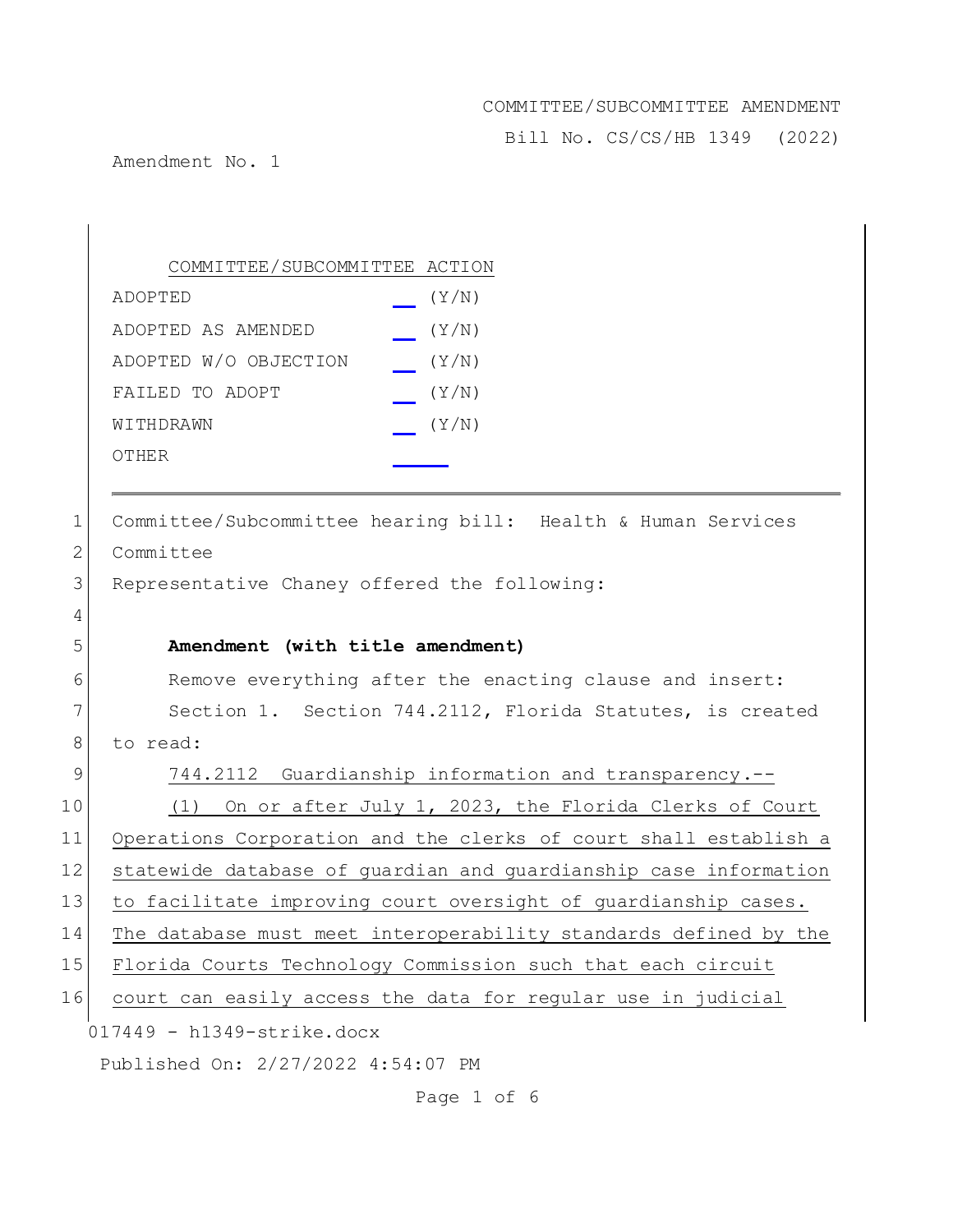Bill No. CS/CS/HB 1349 (2022)

Amendment No. 1

 $017449 - h1349 - strike.docx$ Published On: 2/27/2022 4:54:07 PM 17 proceedings under this chapter. The database must include, at a 18 minimum, the following: 19 (a) The registration status of each professional guardian. 20 (b) The disciplinary data of each professional quardian. 21 (c) The status of each guardian's compliance with the 22 statutory qualifications for quardianship under s. 744.2003 or 23 s. 744.3145. 24 (d) The status of statutorily required reports and 25 submissions pursuant to s. 744.362, s. 744.363, s. 744.365, s. 26 744.367, and s. 744.3678. 27 (e) The number of wards served by each quardian, by ward 28 county of residence. 29  $(2)(a)$  Except as provided under paragraph  $(3)(b)$ , the 30 database shall only be accessible by judges, judicial staff, and 31 the clerks of court. The database must restrict access to that 32 information needed to perform an individual's duties, but in no 33 way restrict access by judges and magistrates. 34 (b) The database must be searchable by, at a minimum, the 35 name of the petitioner, ward, guardian, other parties to a case, 36 and legal counsel for all parties; the demographic information 37 of the ward; the guardian's office location; and the judge. 38 (3)(a) The Florida Clerks of Court Operations Corporation 39 | must generate monthly reports of statewide, circuit-level, and 40 county-level statistical data to provide assistance to the 41 courts and the Department of Elderly Affairs, and transparency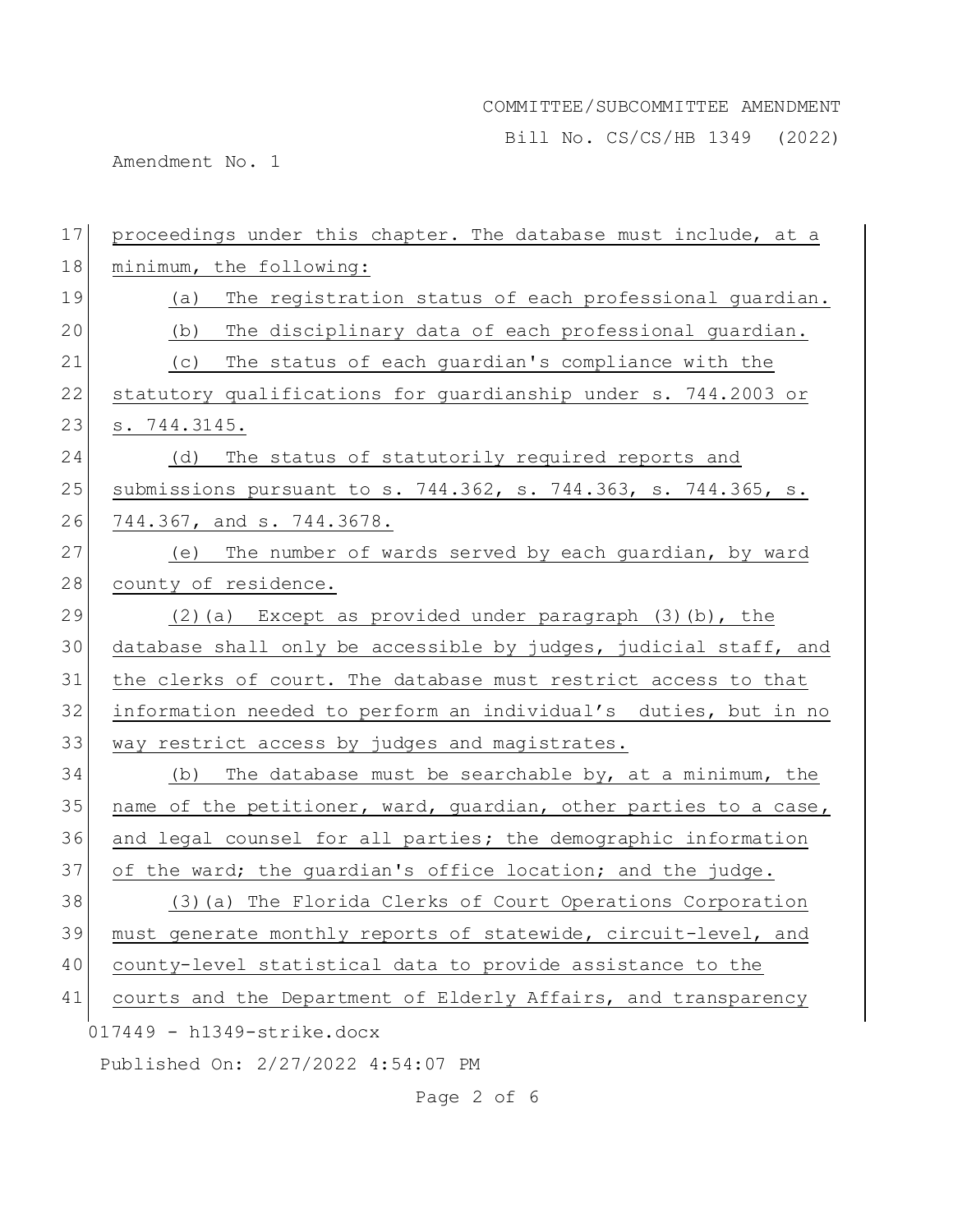Bill No. CS/CS/HB 1349 (2022)

Amendment No. 1

017449 - h1349-strike.docx Published On: 2/27/2022 4:54:07 PM 42 to the public and policy makers regarding the state's 43 guardianship system. Such data reports must only include 44 aggregated and deidentified data. The Department of Elderly 45 Affairs must publish these monthly reports on its website. 46 (b) The database must also allow the public to search by 47 the name of a professional quardian to view current data 48 regarding the number of wards served by that quardian, the 49 counties of residence of such wards, and whether the wards are 50 under limited or plenary guardianships. Such search must not 51 allow access to personal identifying information of wards. 52 (c) The Clerks of Court Operations Corporation must also 53 generate reports using information in the database at the 54 request of the legislature, judiciary, or the Department of 55 Elderly Affairs. 56 (4) The Office of Public and Professional Guardians is 57 directed to share professional guardian registration and 58 disciplinary action data for the purposes of this section. 59  $(5)(a)$  Beginning July 1, 2024, and annually thereafter 60 through July 1, 2027, the Florida Clerks of Court Operation 61 Corporation shall compile and report data maintained in the 62 database that has been collected from the clerks of court and 63 the department and submit such data to the Office of Program 64 Policy Analysis and Governmental Accountability (OPPAGA). 65 (b) The OPPAGA must analyze the consolidated data compiled 66 in accordance with paragraph (a) to evaluate trends in the use

Page 3 of 6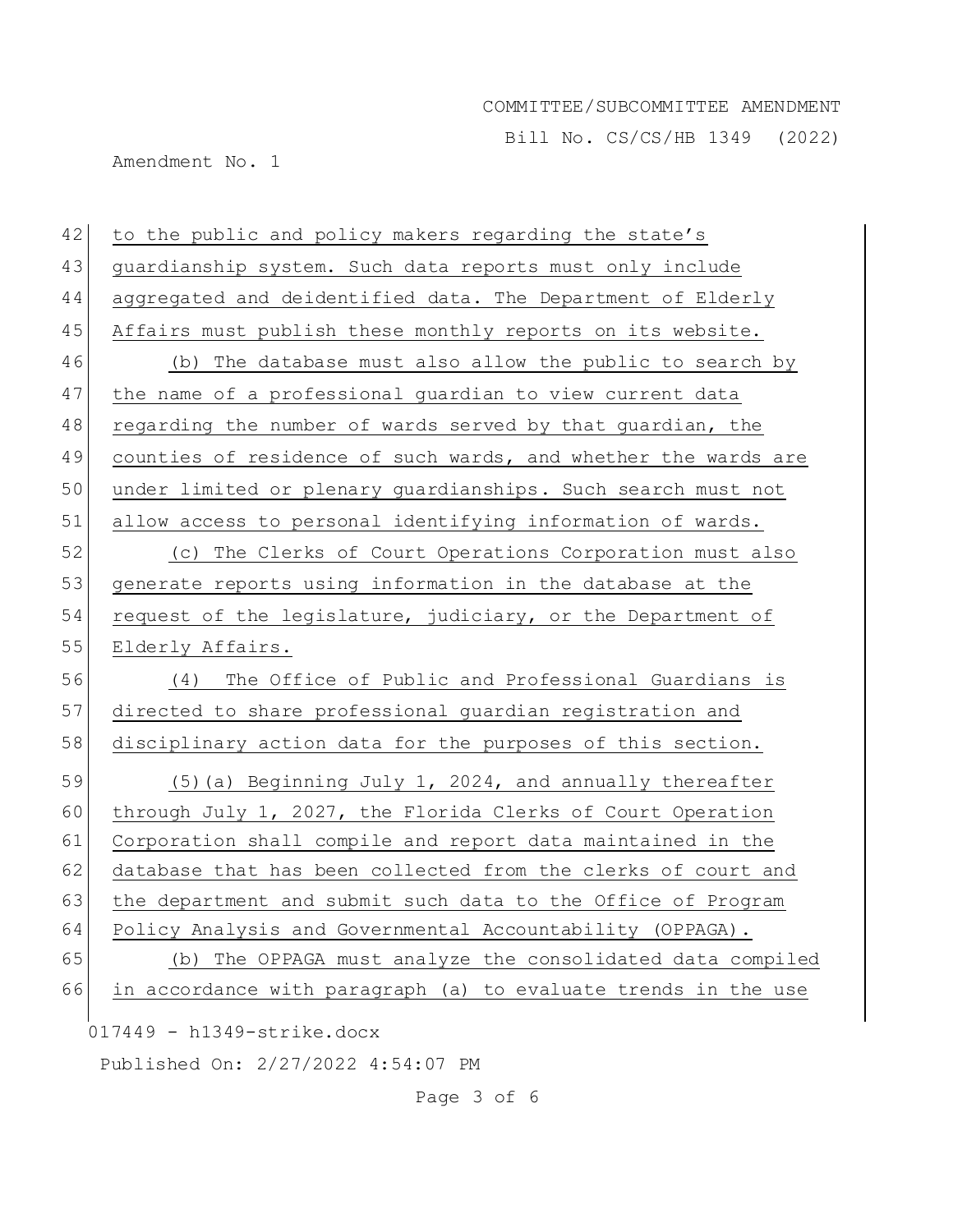Bill No. CS/CS/HB 1349 (2022)

Amendment No. 1

| 67       | of guardianships in this state and conduct a comparative                                                         |
|----------|------------------------------------------------------------------------------------------------------------------|
| 68       | analysis of guardianship laws in other states. In conducting the                                                 |
| 69       | report, the OPPAGA shall consult with the Office of State Courts                                                 |
| 70       | Administration, the Florida Clerks of Court Operation                                                            |
| 71       | Corporation, the clerks of the court, and the department. The                                                    |
| 72       | OPPAGA shall submit a report containing findings and                                                             |
| 73       | recommendations to the Governor, the President of the Senate,                                                    |
| 74       | the Speaker of the House of Representatives by October 15, 2024,                                                 |
| 75<br>76 | and annually thereafter through October 15, 2027.<br>(c) The data compiled and reported under paragraphs (a) and |
| 77       | (b) must be produced in a statewide, circuit-level, and county-                                                  |
| 78       | level statistical format. Such reports must only include                                                         |
| 79       | aggregated and deidentified data. Further, the reports provided                                                  |
| 80       | under paragraphs (a) and (b) must not contain personal                                                           |
| 81       | identifying information of wards.                                                                                |
| 82       | Section 2. Subsection (7) is added to section 744.2001,                                                          |
| 83       | Florida Statutes, to read:                                                                                       |
| 84       | 744.2001 Office of Public and Professional Guardians.-                                                           |
| 85       | There is created the Office of Public and Professional Guardians                                                 |
| 86       | within the Department of Elderly Affairs.                                                                        |
| 87       | The Office of Public and Professional Guardians shall<br>(7)                                                     |
| 88       | publish a profile of each registered professional guardian on                                                    |
| 89       | its website. The profiles must be accessible and searchable by                                                   |
| 90       | the public and must include, at a minimum, the guardian's name,                                                  |
| 91       | business address, whether the guardian meets the education and                                                   |
| 92       | bonding requirements under s. 744.2003, the number and type of                                                   |
|          | $017449 - h1349$ -strike.docx                                                                                    |
|          | Published On: 2/27/2022 4:54:07 PM                                                                               |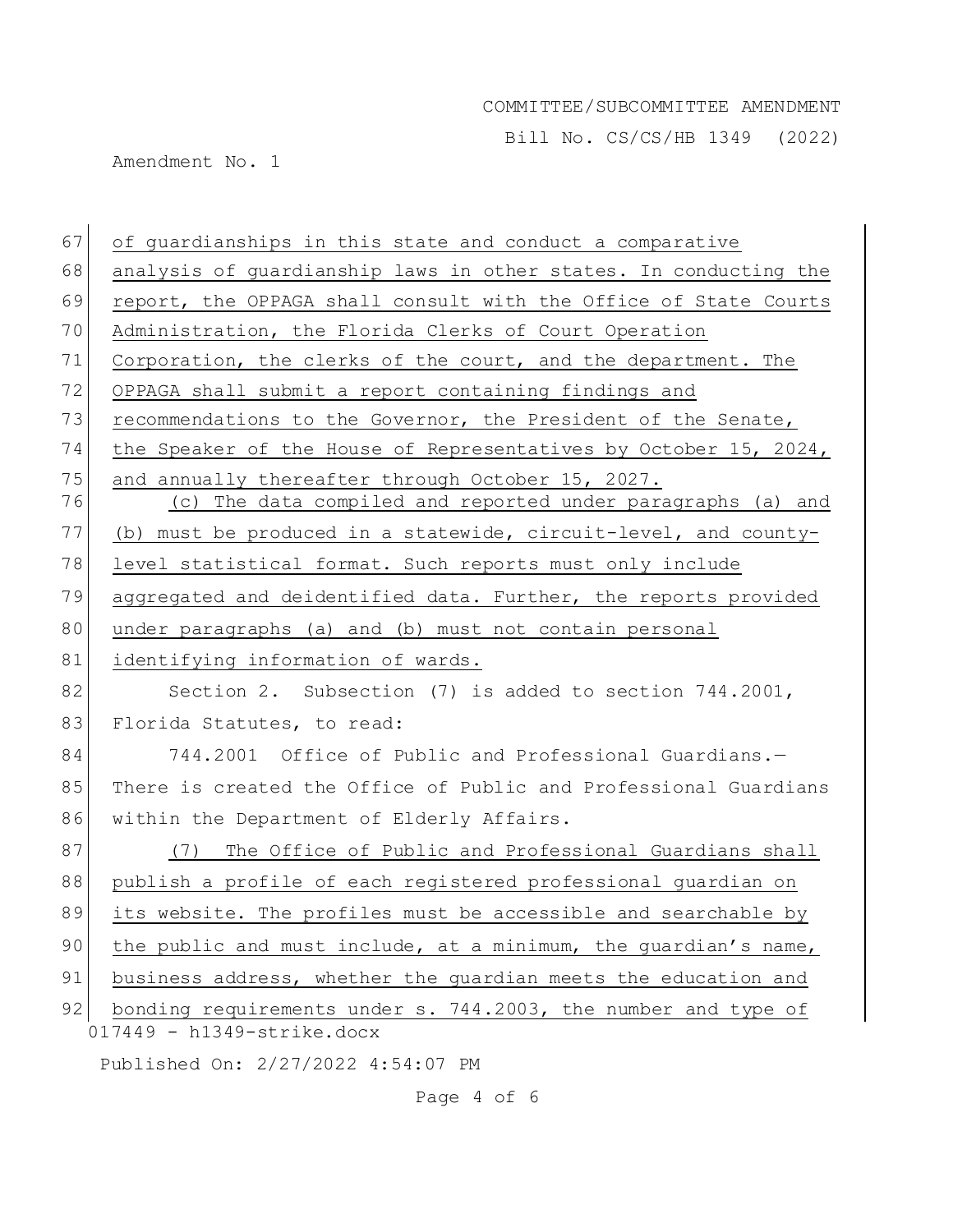Bill No. CS/CS/HB 1349 (2022)

Amendment No. 1

| 93                | substantiated complaints against the professional guardian, and  |
|-------------------|------------------------------------------------------------------|
| 94                | any disciplinary actions taken by the Department of Elderly      |
| 95                | Affairs against the guardian. The Department of Elderly Affairs  |
| 96                | may adopt rules necessary to implement the provisions of this    |
| 97                | subsection.                                                      |
| 98                | Section 3. For the 2022-2023 fiscal year, the sum of             |
| 99                | \$2,400,000 in nonrecurring funds is appropriated from the       |
| 100               | General Revenue Fund to the Justice Administrative Commission    |
| 101               | for distribution to the Florida Clerks of Court Operations       |
| 102               | Corporation for the purpose of implementing this act.            |
| 103               | Section 4. For the 2022-2023 fiscal year, the sums of            |
| 104               | \$40,000 in recurring funds and \$300,000 in nonrecurring funds  |
| 105               | are appropriated from the General Revenue Fund to the Department |
| 106               | of Elderly Affairs for the purpose of implementing this act.     |
| 107               | Section 5. This act shall take effect July 1, 2022.              |
|                   |                                                                  |
| 108               |                                                                  |
|                   |                                                                  |
|                   | TITLE AMENDMENT                                                  |
| 109<br>110<br>111 | Remove everything before the enacting clause and insert:         |
|                   | An act relating to quardianship data transparency; creating      |
|                   | s. 744.2112, F.S.; requiring the Florida Clerks of Court         |
| 114               | Operations Corporation and the clerks of court to establish a    |
| 112<br>113<br>115 | statewide database of guardianship data; requiring the database  |
| 116               | to meet certain interoperability standards and be easily         |
| 117               | accessible for each circuit court; requiring the database to     |
|                   | $017449 - h1349$ -strike.docx                                    |

Page 5 of 6